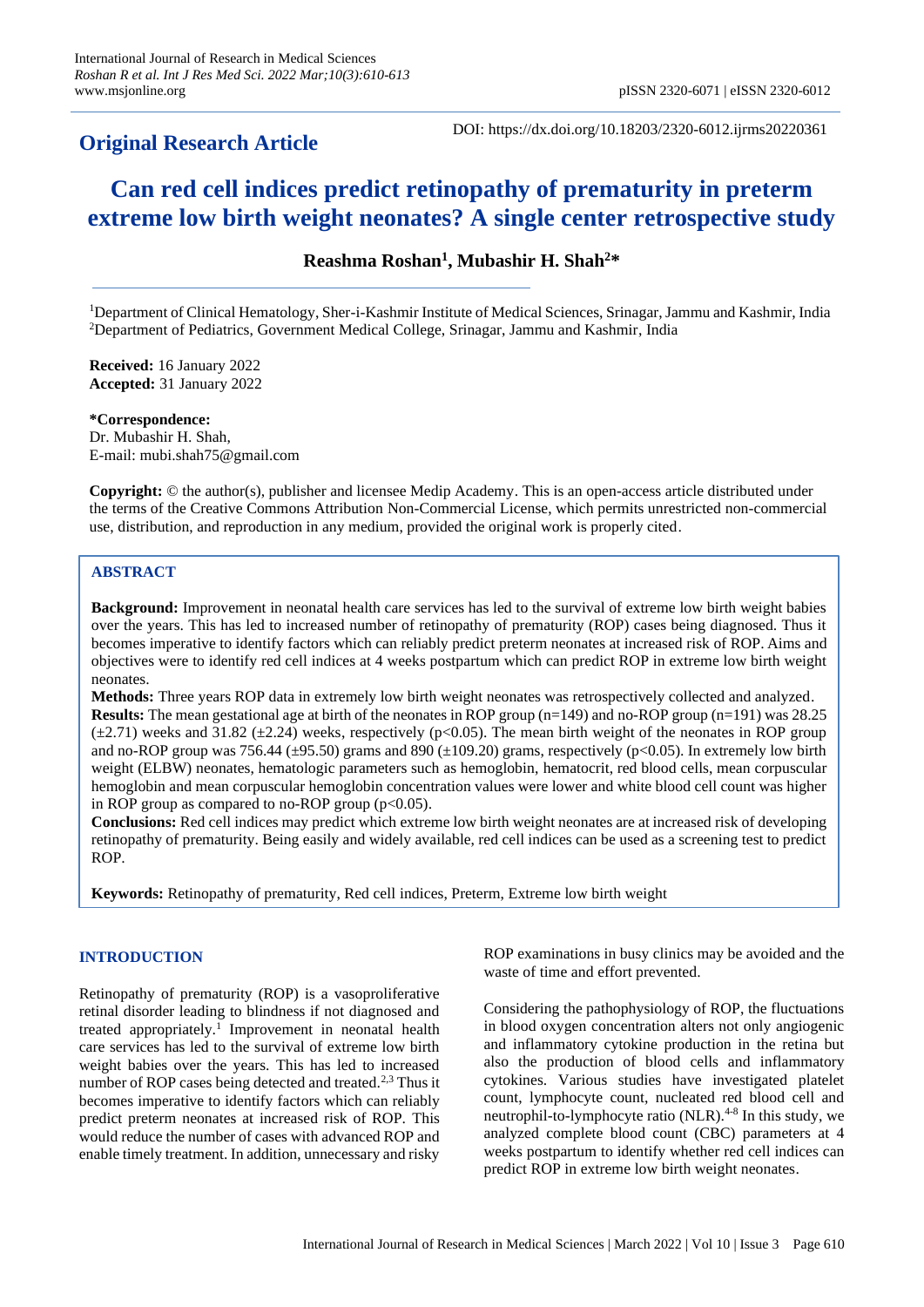#### **METHODS**

This retrospective study was conducted in the neonatology department of a tertiary care hospital between April 2015 and December 2017 and included 341 extremely low birth weight neonates (ELBW with birth weight <1000 grams). Ethical approval was obtained from the institutional ethics committee. The same ophthalmologist examined the infants according to the standards of the international committee for the classification of ROP (ICROP).<sup>9</sup>

Initial screening was done at gestational age (GA) of 31 weeks for those born before 27 weeks and at 4 weeks after birth for those born after 27 weeks' gestation. Examinations were performed 1 hour after the instillation of 1% phenylephrine and 0.5% tropicamide. Follow-up examinations and treatments were conducted according to the ICROP and ETROP criteria.<sup>9,10</sup>

The neonates were divided into 2 groups: "no-ROP" group which included babies with no signs of ROP while neonates with any stage of ROP were included in the "ROP group".

Data of complete blood count done at 4 weeks postpartum were retrieved from the medical record section of the hospital. Hemoglobin (Hb), white blood cell (WBC), neutrophil count, lymphocyte count, monocyte count, eosinophil count, basophil count, platelet count, hematocrit (Hct), mean corpuscular volume (MCV), mean corpuscular hemoglobin (MCH), MCH concentration (MCHC), red cell distribution width (RDW), red blood cell (RBC) were compared between the ROP and no-ROP groups. Neonates who had septicemia and those who were transfused with packed red cells before ROP examination were excluded from the study.

#### *Statistical analysis*

Descriptive statistics of the normally distributed numeric variables were presented as mean (±standard deviation). Mann-Whitney U test was used to compare non-normally distributed numeric variables between the groups. Independent-samples t test was used to compare the normally distributed numeric variables between the two groups. Factors significantly associated with ROP were determined with logistic regression analysis. P values ≤0.05 were considered statistically significant.

#### **RESULTS**

Three hundred and forty  $(n=340)$  extreme low birth weight neonates were included in this study. The baseline characteristics of the study cohort are shown in Table 1. The mean gestational age and birth weight of the study population was  $28.92 \ (\pm 2.05)$  weeks and  $894.03 \ (\pm 104.26)$ grams, respectively. Male babies comprised of 50% (n=170) of the cohort. The no-ROP group consisted of 56% (n=191) and the ROP group consisted of 44%  $(n=149)$  of the study population. The mean gestational age at birth of the neonates in ROP group and no-ROP group was 28.25 ( $\pm$ 2.71) weeks and 31.82 ( $\pm$ 2.24) weeks, respectively  $(p<0.05)$ . The mean birth weight of the neonates in ROP group and no-ROP group was 756.44  $(\pm 95.50)$  grams and 890  $(\pm 109.20)$  grams, respectively  $(p<0.05)$ . Antenatal steroid coverage was almost equal in both the groups (p>0.05). Oxygen therapy and blood component transfusion were not significantly different in ROP group and no-ROP group (p>0.05).

In ELBW neonates, hematologic parameters such as Hb, Hct, RBCs, MCH and MCHC values were lower and WBC count was higher in ROP group as compared to no-ROP group ( $p<0.05$ ). Table 2 depicts the comparison between the two groups. The risk of ROP development was positively correlated with red cell distribution width  $(OR=1.46, 95\% CI=1.16-1.71, p<0.05)$  and white blood cell count (OR=1.18, 95% CI=1.67-1.45,  $p<0.05$ ) and negatively correlated with Hb (OR=0.61, 95% CI=0.46- 0.84, p<0.05) and platelet count (OR=0.92, 95% CI=0.89-  $0.97$ ,  $p<0.05$ ) when logistic regression analysis was carried out.

| <b>Variable</b>                                 | No-ROP group $(n=191)$ | ROP group $(n=149)$ |
|-------------------------------------------------|------------------------|---------------------|
| Antenatal steroids, (n, %)                      | 145(51.4)              | 137(48.6)           |
| Male gender $(n, \frac{9}{6})$                  | 90(53)                 | 80(47)              |
| SGA, (n, %)                                     | 65(46.8)               | 74(53.2)            |
| LSCS delivery, $(n, \%)$                        | 78 (47.6)              | 86 (52.4)           |
| Respiratory support, $(n, \frac{6}{6})$         | 130(47.3)              | 145(52.7)           |
| Phototherapy, $(n, %)$                          | 110(45.8)              | 130 (54.2)          |
| Oxygen therapy, $(n, \frac{6}{6})$              | 125(48.1)              | 135(51.9)           |
| Antibiotics, $(n, \frac{9}{6})$                 | 130(47.3)              | 145 (52.7)          |
| Parenteral nutrition, $(n, %$                   | 120(48)                | 130(52)             |
| Formula milk, $(n, %)$                          | 65 (52.8)              | 58 (47.2)           |
| Blood component transfusion, $(n, \frac{9}{6})$ | 52 (47.3)              | 58 (52.7)           |

#### **Table 1: Baseline characteristics of the study cohort.**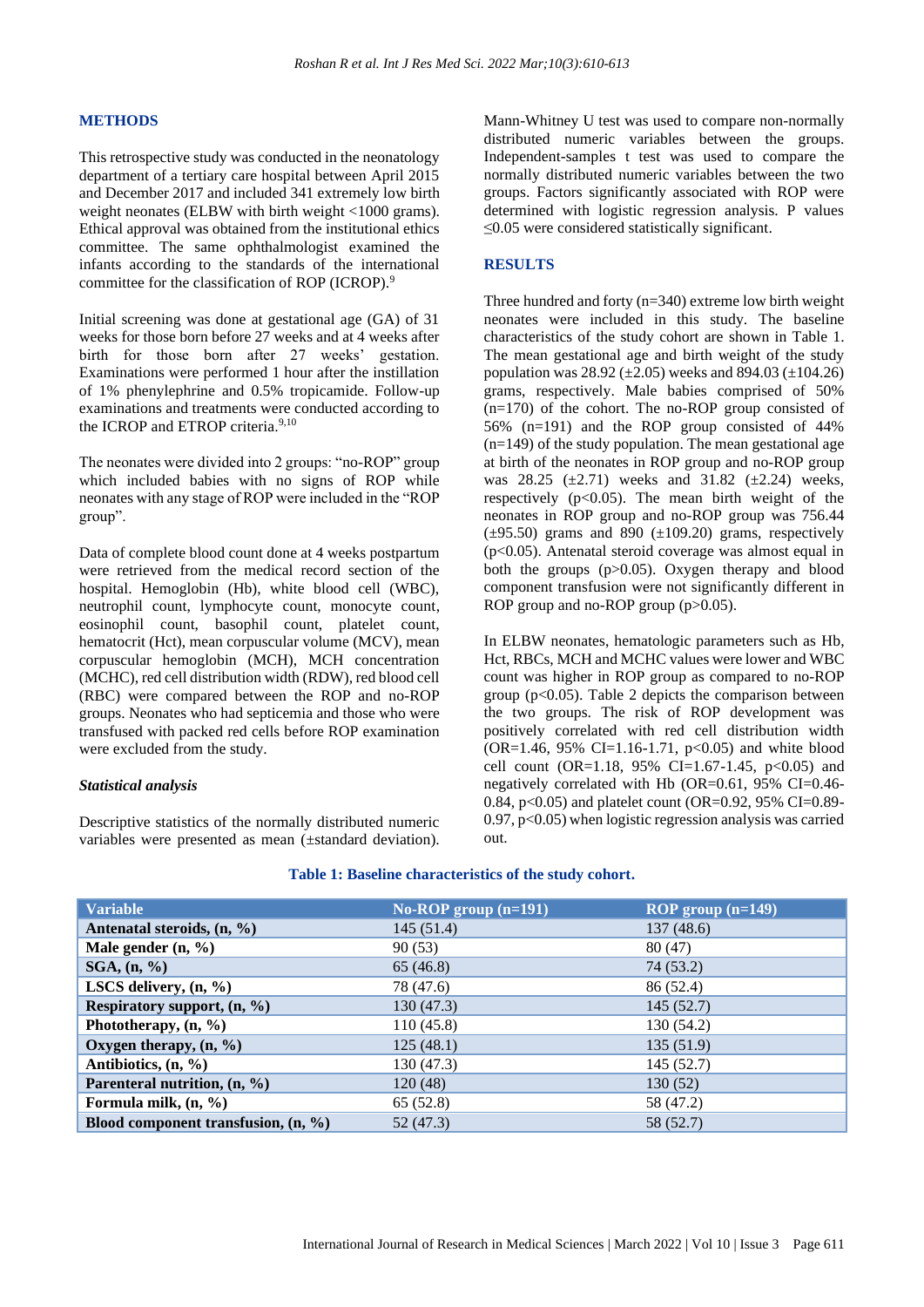| <b>Variable</b>                                         | <b>No-ROP</b> group<br>Mean $(\pm SD)$ | <b>ROP</b> group<br>Mean $(\pm SD)$ | P value |
|---------------------------------------------------------|----------------------------------------|-------------------------------------|---------|
| Hemoglobin (g/dl)                                       | 13.1 $(\pm 2.21)$                      | 11.3 $(\pm 1.92)$                   | < 0.05  |
| White blood cell count $(x10^3/mc)$                     | $9.16 \left( \pm 2.57 \right)$         | $11.45 \ (\pm 3.21)$                | < 0.05  |
| Neutrophil count $(x10^3/mc)$                           | $2.57 \ (\pm 0.91)$                    | 2.92 $(\pm 0.74)$                   | >0.05   |
| Lymphocyte count $(x10^3/mcl)$                          | $4.86 \ (\pm 1.95)$                    | 5.02 $(\pm 1.50)$                   | >0.05   |
| Monocyte count $(x10^3/mcl)$                            | $0.99 \ (\pm 0.56)$                    | 1.1 $(\pm 0.49)$                    | >0.05   |
| Eosinophil count $(x10^3/mcl)$                          | $0.29 \ (\pm 0.12)$                    | $0.32 \ (\pm 0.18)$                 | >0.05   |
| Basophil count $(x10^3/mc)$                             | $0.04 \ (\pm 0.01)$                    | $0.03 \ (\pm 0.01)$                 | >0.05   |
| Platelet count $(x10^3/mc)$                             | $312 (\pm 1.21)$                       | 334 $(\pm 1.23)$                    | >0.05   |
| Hematocrit $(\% )$                                      | $35.21 (\pm 5.12)$                     | $31.13 \ (\pm 4.87)$                | < 0.05  |
| Red blood cells $(x10^6$ /mcl)                          | 3.97 $(\pm 0.95)$                      | $3.27 \ (\pm 0.65)$                 | < 0.05  |
| Red cell distribution width (RDW) ratio                 | 15.1 $(\pm 1.4)$                       | 16.4 $(\pm 1.3)$                    | < 0.05  |
| Mean corpuscular volume (MCV) (fl)                      | $93.2 \ (\pm 7.21)$                    | $90.32 \ (\pm 8.12)$                | >0.05   |
| Mean corpuscular hemoglobin (MCH) (pg)                  | 33.7 $(\pm 6.2)$                       | 29.8 $(\pm 4.1)$                    | < 0.05  |
| Mean corpuscular hemoglobin concentration (MCHC) (g/dl) | $34.7 (\pm 2.2)$                       | 32.1 $(\pm 1.8)$                    | < 0.05  |

**Table 2: Hematological parameters of ROP group and no-ROP group at 4 weeks postpartum.**

#### **DISCUSSION**

In this study, CBC parameters were analyzed to determine the hematological parameters among ELBW neonates associated with development of ROP. As the process of hematopoiesis changes rapidly during initial days of life in preterm neonates, we decided to evaluate the hematological parameters at 4 weeks postpartum to avoid variations in red cell parameters.<sup>11</sup> Also, this is the time when first ROP screening is advised in extreme preterm neonates.

On logistic regression analysis, red cell distribution width and WBC count were associated with the development of ROP in ELBW neonates. Lower values of MCH in ROP group compared to no-ROP group was significantly associated with the development of ROP. This can be explained by the fact that MCH represents the mean Hb value in RBCs and Hb is critical for carrying the oxygen into the tissues. This association between MCH and ROP could originate from the nitric oxide (NO) pathways. The vasodilatation mediated by NO, is maintained in a delicate balance inside the tissues.<sup>12</sup> Excessive secretion of NO due to inflammation leads to vasodilatation, increased capillary permeability resulting in edema.<sup>13</sup>

There are some studies that have demonstrated the significance of red cell parameters in development of ROP, similar to our study. A study conducted in China in neonates born from multiple gestations, has found that anemia is an independent risk factor of ROP.<sup>14</sup> A study carried out by Banerjee et al did not find any correlation between hemoglobin levels and ROP on multiple logistic analysis which is in contrary to our study.<sup>15</sup> However, this contrast can be because of the methodological difference wherein the red cell parameters were derived on the first day of life. Studies have observed that higher nucleated RBC count on the first day of life is associated with intrauterine hypoxia; thus may be associated with development of ROP.7,8

Our study observed that WBC count along with the differential count including neutrophil, lymphocyte, monocyte and eosinophil counts were significantly higher in ROP group than No-ROP group. In the absence of any signs of infection, increased lymphocyte, neutrophil, monocyte and eosinophil counts in the ROP group could be because of the underlying inflammation. These cells induce NO release from tissues which in turn increases angiogenic factors such as VEGF.<sup>16</sup>

Our study also tried to find out if there is any association between platelet count and development of ROP. Platelets store and carry both pro and anti-angiogenic factors like platelet-derived growth factor (PDGF), epidermal growth factor (EGF) and VEGF; thus any quantitative change in platelet count may have a role in development of ROP.17,18 Jensen et al observed that low platelet count is a risk factor for ROP, the finding is similar to our study.<sup>6</sup> Similar study by Yau et al concluded that thrombocytopenia is associated with ROP in babies of multiple gestation.<sup>14</sup>

## **CONCLUSION**

In conclusion, red cell indices may predict which ELBW neonates are at increased risk of developing ROP. Being easily and widely available, red cell indices can be used as a screening test to predict ROP. Further studies with prospective design are needed to confirm the findings.

*Funding: No funding sources Conflict of interest: None declared Ethical approval: The study was approved by the Institutional Ethics Committee*

# **REFERENCES**

1. O'Connor AR, Stephenson T, Johnson A, Tobin MJ, Moseley MJ, Ratib S, et al. Long-Term Ophthalmic Outcome of Low Birth Weight Children With and